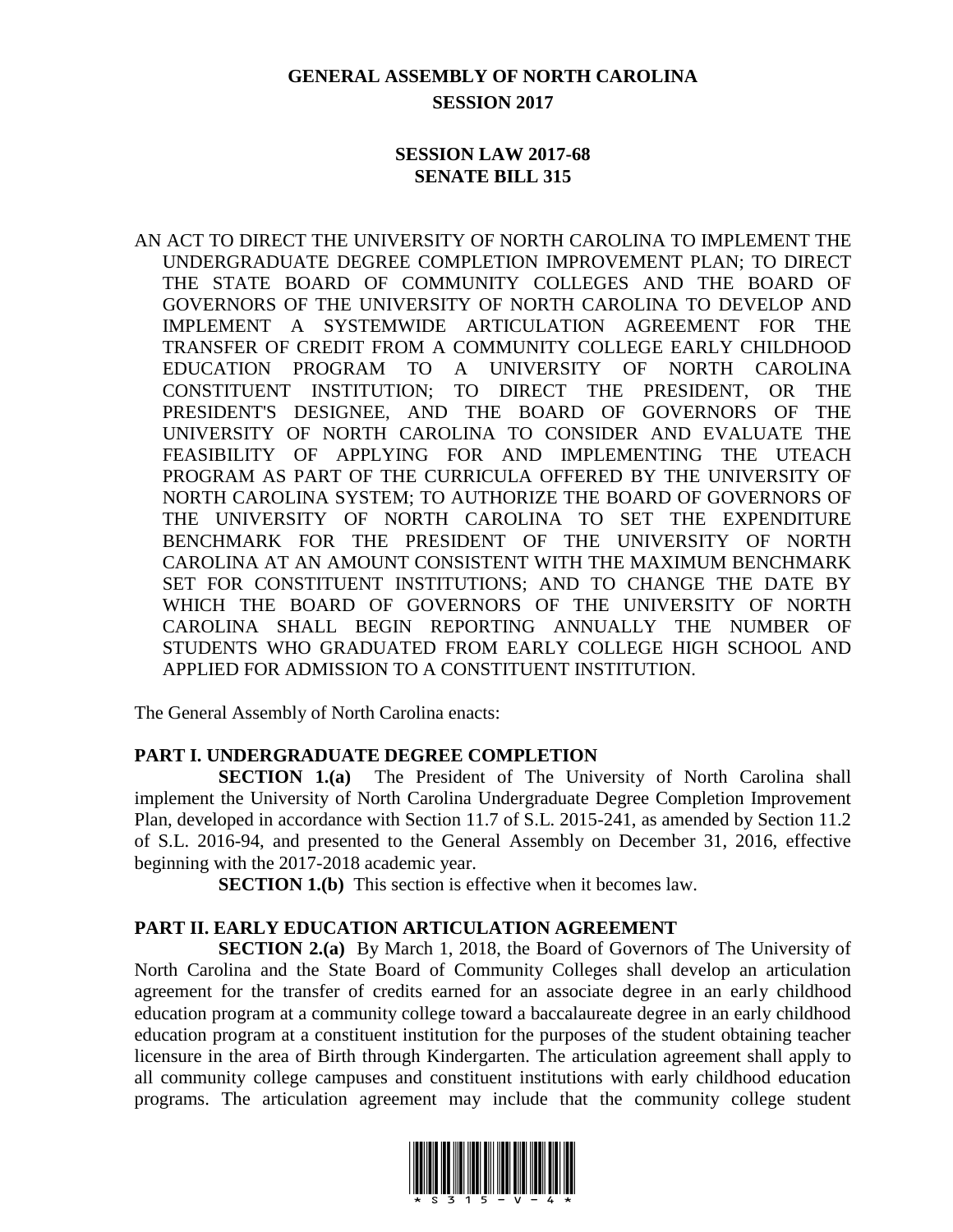transferring credit and enrolling in the constituent institution has a minimum grade point average and a minimum Praxis I score.

**SECTION 2.(b)** By April 15, 2018, the Board of Governors of The University of North Carolina and the State Board of Community Colleges shall report to the Joint Legislative Education Oversight Committee on the development of the articulation agreement and the plan for implementation of the articulation agreement at all community college campuses and constituent institutions with early childhood education programs. The systemwide articulation agreement for early childhood education programs entered into between The University of North Carolina and the Community College System shall apply beginning with the 2018-2019 academic year.

**SECTION 2.(c)** This section is effective when it becomes law.

## **PART III. UNC/UTEACH PROGRAM**

**SECTION 3.(a)** The President, or the President's designee, and the Board of Governors of The University of North Carolina shall jointly consider and evaluate the feasibility of applying for and implementing the UTEACH program as part of the curricula offered by the University of North Carolina System.

UTEACH is a model program originally developed by the University of Texas at Austin. It is designed as a secondary STEM (science, technology, engineering, and mathematics) teacher preparation program with the goal of attracting high-caliber students, experienced and successful master teachers, and tenure-track faculty who are interested in STEM education. The UTEACH program is a course of study that combines the requirements for rigorous STEM degrees and for secondary teaching certification without adding time or cost to four-year degrees.

**SECTION 3.(b)** In their evaluation of the UTEACH program, the President, or the President's designee, and the Board of Governors may consider the following:

- (1) How the UTEACH program would match up with the curricula currently offered through the University of North Carolina System and what adjustments, if any, would be required for implementation of the UTEACH program.
- (2) Which constituent institutions and which departments and programs at those institutions would participate and collaborate in the UTEACH program if it was implemented.
- (3) The application process and time frame required to develop a UTEACH program tailored to fit within the curricula of the University of North Carolina System.
- (4) The cost of implementing and maintaining a UTEACH program and the alternatives for financing the program.
- (5) Any statutory amendments or other legislative action that would be needed for the implementation of a UTEACH program.
- (6) Any other issues the President, or the President's designee, and the Board of Governors deem relevant in their evaluation of the UTEACH program.

**SECTION 3.(c)** The President, or the President's designee, and the Board of Governors of The University of North Carolina shall report to the Joint Legislative Education Oversight Committee by April 1, 2018, their findings and recommendations regarding the feasibility of applying for and implementing the UTEACH program as part of the curricula offered through the University of North Carolina System.

**SECTION 3.(d)** This section is effective when it becomes law.

# **PART IV. UNC EXPENDITURE BENCHMARKS**

**SECTION 4.(a)** G.S. 116-31.10 reads as rewritten: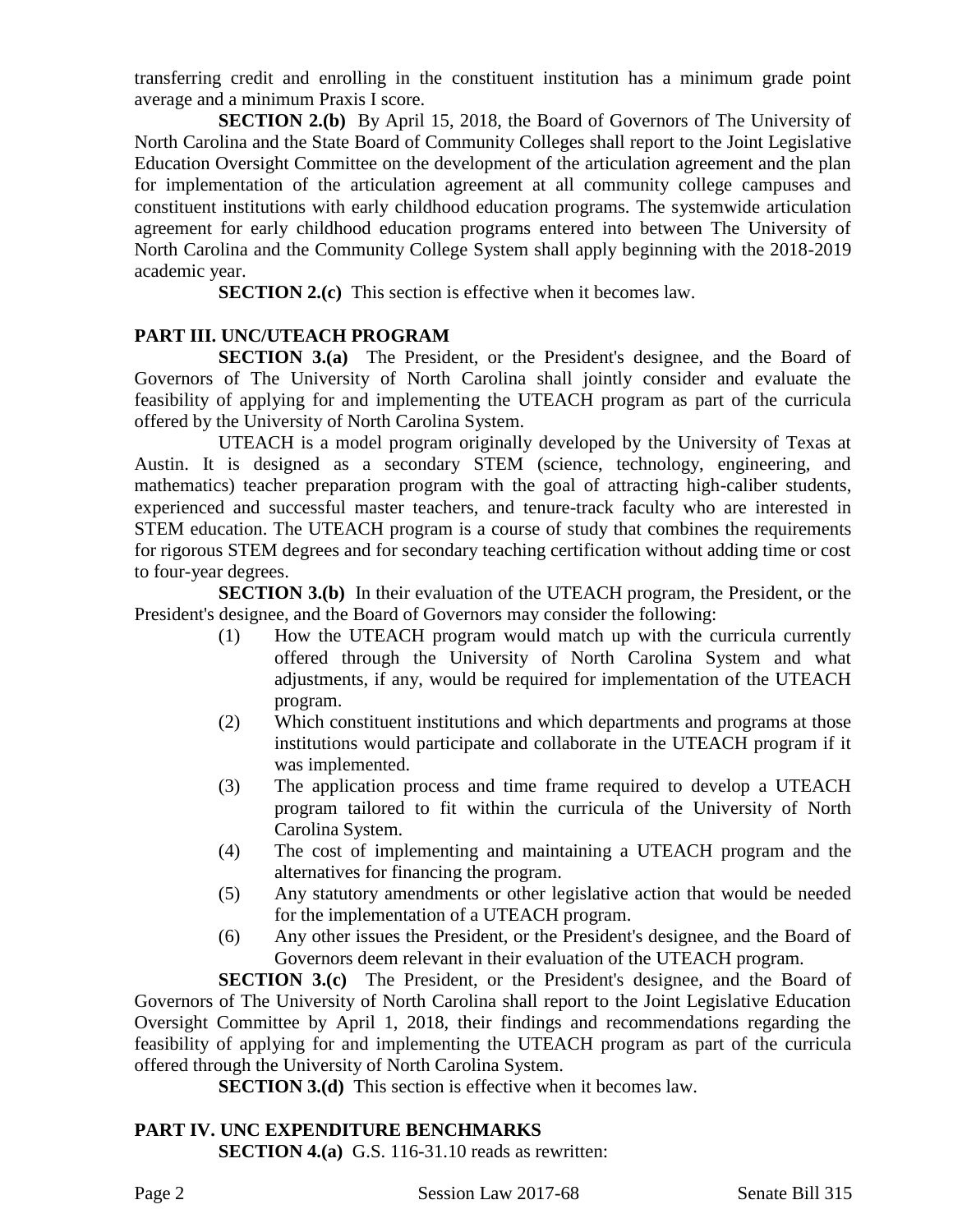#### "**§ 116-31.10. Powers of Board regarding certain purchasing contracts.**

(a) Notwithstanding G.S. 143-53.1 or G.S. 143-53(a)(2), the expenditure benchmark for the President of The University of North Carolina or a special responsibility constituent institution with regard to competitive bid procedures and the bid value benchmark shall be an amount not greater than five hundred thousand dollars (\$500,000). The Board shall set the benchmark for the President and each institution from time to time. In setting an institution's the benchmark for the President or an institution in accordance with this section, the Board shall consider the institution's overall capabilities including staff resources, purchasing compliance reviews, and audit reports.reports of the President's administrative staff or the institution. The Board shall also consult with the Director of the Division of Purchase and Contract and the Director of the Budget prior to setting the benchmark.

(b) Each If the President or a constituent institution with has an expenditure benchmark greater than two hundred fifty thousand dollars (\$250,000) two hundred fifty thousand dollars (\$250,000), the President or constituent institution shall comply with this subsection for any purchase greater than the President's or institution's benchmark set by the Board but not greater than five hundred thousand dollars (\$500,000). This The President or institution shall submit to the Division of Purchase and Contract for that Division's approval or other action deemed necessary by the Division a copy of all offers received and the President's or institution's recommendation of award or other action. Notice of the Division's decision shall be sent to that the President or the institution. The President or institution shall then proceed with the award of contract or other action recommended by the Division."

**SECTION 4.(b)** G.S. 143-53.1 reads as rewritten:

#### "**§ 143-53.1. Setting of benchmarks; increase by Secretary.**

(a) On and after July 1, 2014, the procedures prescribed by G.S. 143-52 with respect to competitive bids and the bid value benchmark authorized by G.S.  $143-53(a)(2)$  with respect to rule making by the Secretary of Administration for competitive bidding shall promote compliance with the principles of procurement efficiency, transparency, and fair competition to obtain the State's business. For the President of The University of North Carolina or a special responsibility constituent institution of The University of North Carolina, the benchmark prescribed in this section is as provided in G.S. 116-31.10. For community colleges, the benchmark prescribed in this section is as provided in G.S. 115D-58.14.

#### …"

**SECTION 4.(c)** This section is effective when it becomes law.

#### **PART V. REPORTING DATE CHANGE**

#### **SECTION 5.(a)** Section 11.16 of S.L. 2015-241 reads as rewritten: "**EARLY COLLEGE GRADUATES/UNC ADMISSION POLICY**

… "**SECTION 11.16.(b)** Beginning March 1, 2017, September 30, 2017, the Board of Governors shall report annually to the Joint Legislative Education Oversight Committee regarding the number of students who graduated from a cooperative innovative high school program with an associate degree and which option was chosen by those students when applying for admission to a constituent institution.

#### …."

**SECTION 5.(b)** This section is effective when it becomes law.

#### **PART VI. EFFECTIVE DATE**